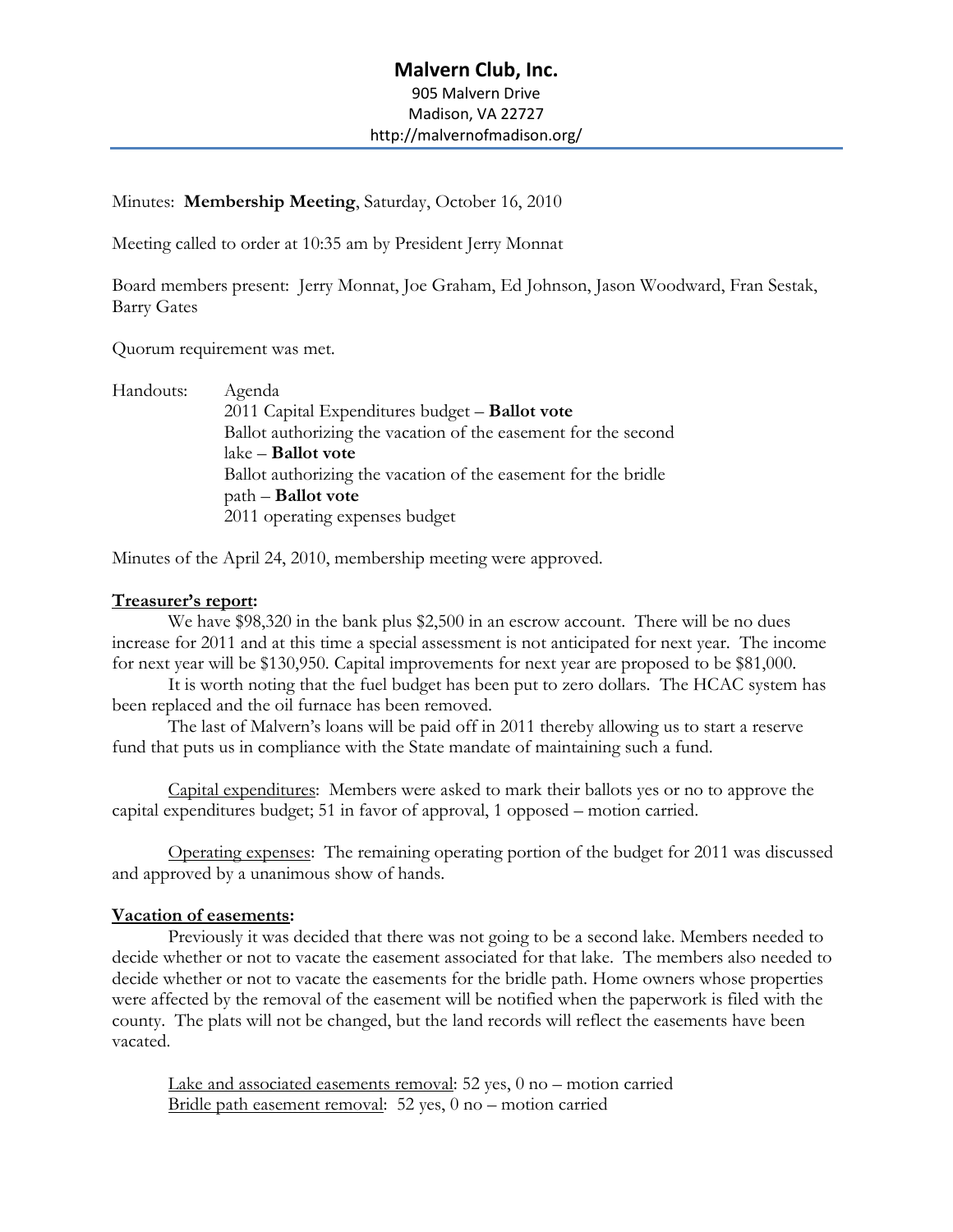### **Roads**:

There was \$30,000 appropriated for road repairs. The roads were assessed to make sure that the worst areas were addressed. The repaired sections may be a little higher to compensate for settling. A new type sealer will be put on the "alligator" cracks in the center sections of the road. This should extend the life of the pavement in those areas. Any questions that the members had were answered by members on the roads committee. The guard rail on covered bridge will be addressed next year.

Malvern roads are now being patrolled for speeding and other infractions. We may have the option to pay department deputies to do some additional enforcement of Malvern Roads outside of the officers' normal hours. This may be addressed in the future if necessary.

#### **Secretary**:

The yard sale situation needs to be discussed. At a previous meeting it had been decided that in order to cut down on yard sale traffic in Malvern on weekends, our community would hold two community yard sales a year. We held our community yard sale in October, but only had two people sign up to sell. We need to have input from the community on how to handle the yard sale situation.

### **Architecture Committee:**

There have been three applications approved for renovations and additions. One project has been completed and two are still in progress. There are no applications pending.

The architecture committee is currently revising and clarifying building rules and guidelines with particular attention to road impact fees for additions.

# **Lakes and Common Areas:**

Two trees were damaged in a wind storm and were taken down for safety reasons. This fall or winter Jason will be grinding out the stumps of the trees taken down in the median of Malvern Drive. In the spring we will look into planting some trees that will have less invasive root systems for the roads.

New signs have been put up at the docks and on the dam. These signs have the rules of the lake clearly stated. The signs will make it possible to successfully prosecute trespassers. The signs also provide residents with the Virginia state rules that must be followed on our lake. The Department of Fish and Game can prosecute members who are not following the State determined rules and regulations.

We have put in 30 new grass eating carp into the lake. A blockage has been built on the spill way to keep the fish from swimming over the dam. We will be putting in a few new fish every other year to stagger the life span of our fish population.

A special thanks to all of those, especially Jason Woodard, who volunteered to remove the pines from Malvern. Thousands of dollars were saved by these volunteers and they deserve our thanks.

#### **Clubhouse and Pool:**

The pool cover has been replaced and a new sign with new rules has been put up in the pool area. The locks have been changed on the pool bathroom so that the bathroom key and pool key are be the same. The bushes have been replaced, thanks to Nancy Johnson. In the clubhouse the microwave has been replaced. To improve the efficiency of the clubhouse, the sliding glass doors are going to be replaced.